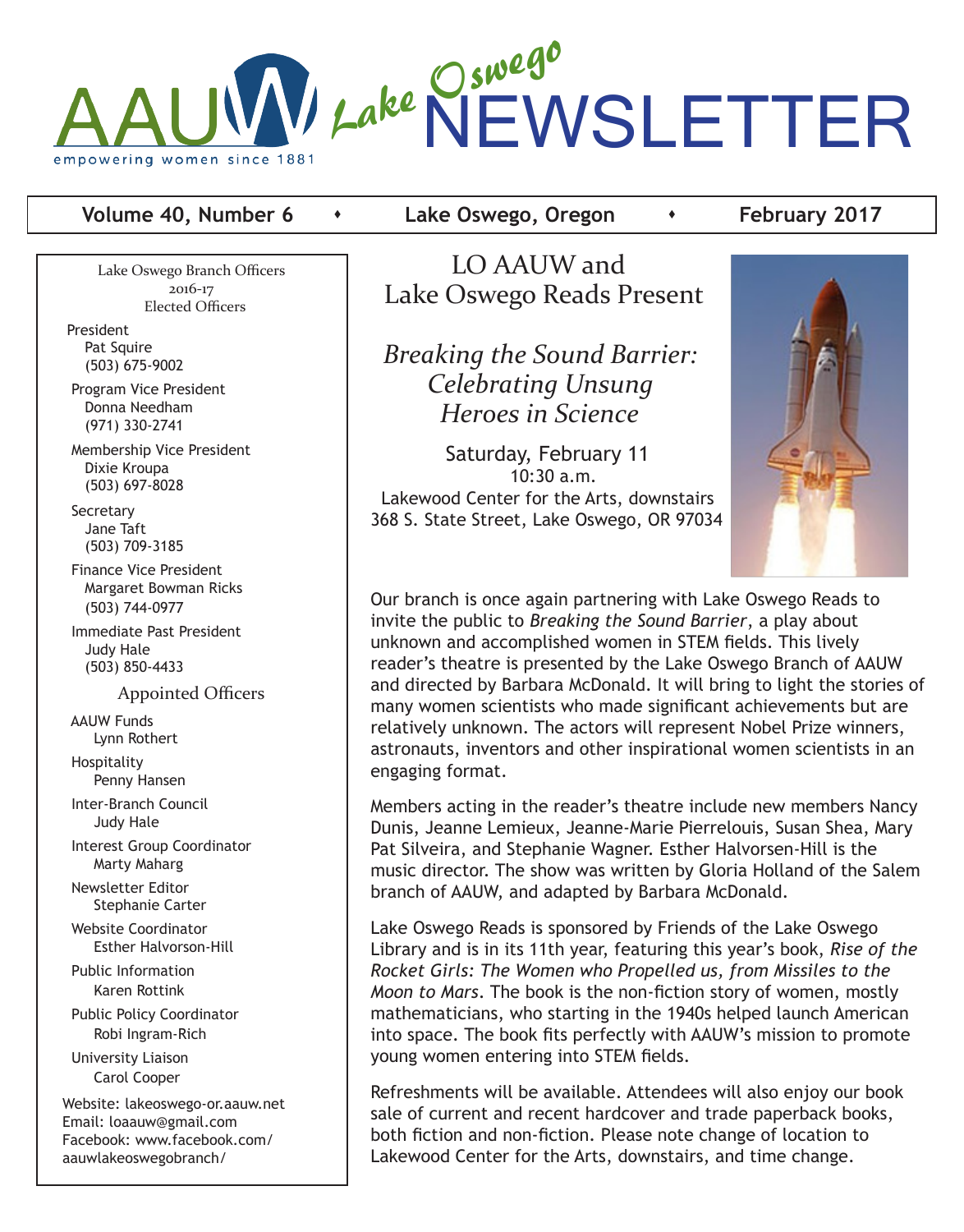# **Page 2 Case 2 Page 2 Page 2 Page 2 Page 2 Page 2 Page 2 Page 2 Page 2 Page 2 Page 2 Page 2 Page 2 Page 2 Page 2 Page 2 Page 2 Page 2 Page 2 Page 2 Page 2 Page 2 Page 2 Page**



Photo: Pat in Sentra, Portugal.

# Squire's Scribblings

by Pat Squire, President

After a fractured January due to ice and snow storms, we are rolling again! Having experienced "cabin fever", many of us are anxious to get busy and back to our activities.

Starring!!! Our own Barbara McDonald will direct this year's Lake Oswego Reads/AAUW program on Saturday, February 11. This show, because of its special nature as a theatre production, will be held at Lakewood Center for the Arts, downstairs. It is open to the public, and we anticipate a good attendance from Lake Oswego Reads fans. Barbara says she appreciates the show's relation to the LO Reads book, *Rise of the Rocket Girls: The Women who Propelled us, from Missiles to the Moon to Mars*. This non-fiction account is about the special women who helped launch America into space, starting in the 1940s and 50s.

The show, *Breaking the Sound Barrier: Celebrating Unsung Heroes in Science*, showcases women scientists, mathematicians, inventors, Noble Prize winners, and astronauts who are relatively

unknown. It stars some of our newest members: Nancy Dunis, Jeanne Lemieux, Jeanne-Marie Pierrelouis, Susan Shea, Mary Pat Silveira and Stephanie Wagner. Esther Halverson-Hill is the music director. This is a new and fun undertaking for our branch, and fits in well with our AAUW mission to support women in the fields of Science, technology, engineering and mathematics (STEM).

February 11 is also the date of our annual book sale, a fundraiser for our scholarship. Current hardcover and trade paperback favorites, donated by you will be on sale to the public.

We are still accepting donations of books and ask you to contact us by February 7 so we can collect your books. Contact Mindy McCaslin (mindymcc@comcast.net) to donate books. We appreciate your support! And of course there will be books you'll want to buy . . .

As evidenced by the interest in the Women's March, we hope you will commit to attending the AAUW Lobby Day on Wednesday, Feb. 15. A Lobby Day registration form is in this newsletter. As you register, we will arrange car pooling. We urge you to consider attending this interesting and meaningful day in Salem. The registration form is on page 5.



Photo: Joining state AAUW group at Portland Women's March Lake Oswego members Pat Squire in red, Mindy McCaslin under blue umbrella, Jeanne-Marie Pierrelouis in middle, Lynn Rothert under red umbrella, Marty Bankhead in front.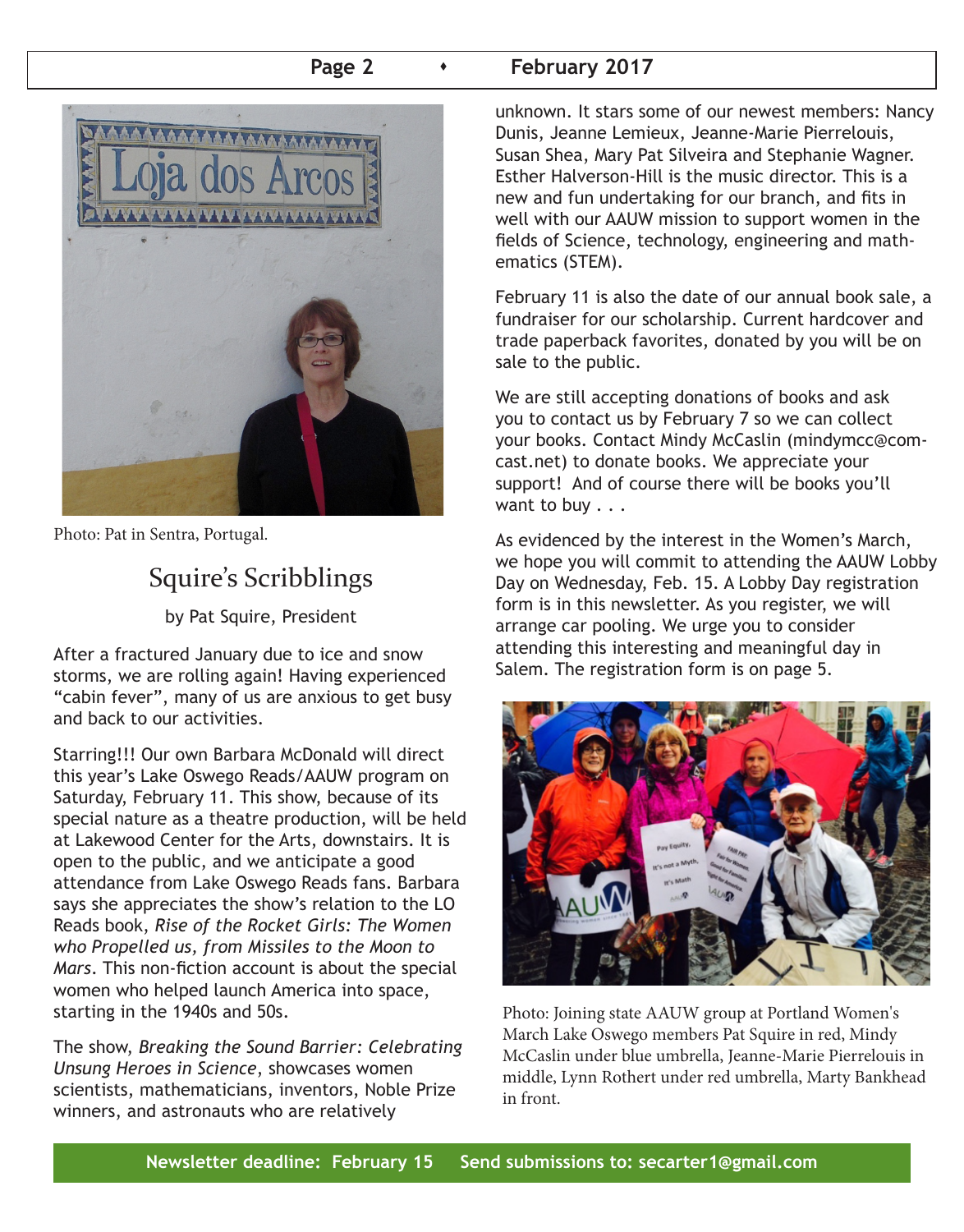# Page 3 **Capacity February 2017**

# Meet Faye Canapé by Pat Squire



Faye Canapé and her husband moved to Lake Oswego four years ago from central New Jersey, where they had lived for many years. She joined AAUW in September, and right away Penny Hansen recruited her to be a greeter and help with refreshments for our busy October meeting. I had the pleasure of volunteering with her recently, welcoming patrons to the temporary setting at the Lake Oswego Library during its reconstruction. She is a lively, enthusiastic and intelligent woman!

Faye spent 36 years as a kindergarten and first grade teacher in New Jersey. It was clear as we volunteered that she enjoyed interacting with the mothers bringing their young children for the reading program at the library.

She has a 33-year-old daughter with some special needs, and Samantha had lived at home with her parents for most of her life. Faye and Gerald were looking for more opportunities for Samantha to become more independent, to have friends and feel useful. They were impressed with the Jewish community in the Portland area, especially with the welcome they received and the new apartment living program for adults with special needs. After

some preliminary investigation, they decided to move to Lake Oswego and take their chances that Samantha would get into one of the apartments. They were successful and are very happy with the results.

Faye is an excellent volunteer. In New Jersey, she cooked and served once a week at a soup kitchen. She volunteers with Lakewood Associates, at the Library and at Lake Oswego Parks and Recreation. She is a "foodie" and enjoys trying new restaurants. Faye says she is trying not to over-commit, but she clearly enjoys being engaged with the community and the couple loves living in Lake Oswego. Welcome, Faye!

# Meet Jeanne Lemieux

### by Pat Squire

We have such interesting women in AAUW! Jeanne Lemieux, one of our actors in *Breaking the Sound Barrier*, joined our branch at the October meeting. She was drawn by speaker Tom Balmer, the Chief Justice of the State Supreme Court. His talk resonated with Jeanne because of her professional career.



Jeanne's background is in child development, and in Oregon she worked for  $5\frac{1}{2}$  years as a site coordinator for Head Start. She later served a nine-year stint as the director of Child Care Resource and Referral of Multnomah County, a federal and state block grant program in association with Mt. Hood Community College. Continued on page 9.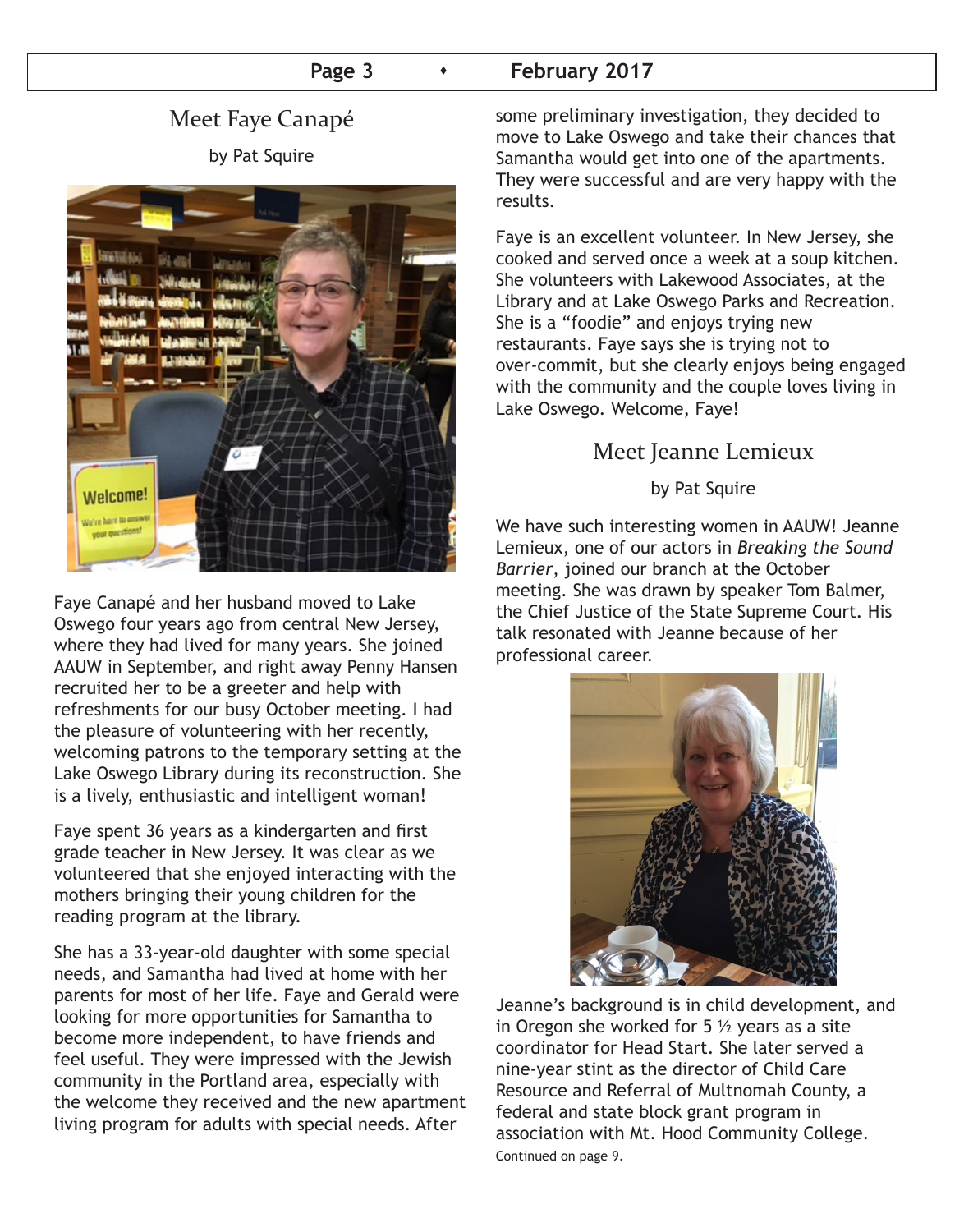# **Page 4 Conservery 2017**

# **REGISTRATION for 2017 AAUW OF OREGON LOBBY DAY Room 50, Capitol Building, Salem February 15, 2017, Check In begins at 8:30 a.m. Registration Fee is** \$16.50 and includes lunch.

### LOBBY DAY HIGHLIGHTS:

- Opening remarks from Legislators
- A panel of experts speaking on: The Often-Misunderstood Interface between Oregon's Budgetary and Policy-Making Processes
	- Elana Pirtle-Guiney, Governor Kate Brown's Chief Policy Assistant for Education, Workforce and Labor, Jobs & Economy.

Ken Rocco, Chief Legislative Fiscal Officer, Legislative Fiscal Office

Hannah Lai, Senior Deputy Legislative Counsel, Office of the Legislative Counsel

George Naughton, Chief Financial Officer, Department of Administrative Service

### **WHERE TO MAIL REGISTRATION FORM / FEE:**

Claire Berger, Lobby Day Chair, 2789 Heather Way, Forest Grove OR 97116; claire.berger248@gmail.com Alternate: Trish Garner, 2017 N Skidmore Terrace, Portland OR 97217; garner37@mac.com *Make checks out to OR AAUW*

#### **REGISTRATION DEADLINE February 10, 2016 – Register Now**

| Lunch Options _____Meat ______Vegan                    |                                                                                            |
|--------------------------------------------------------|--------------------------------------------------------------------------------------------|
| At the conclusion of the Lobby Day Program: I wish to: |                                                                                            |
|                                                        | ____ Meet with My Senator or House Representative, OR _____ Not Meet with a Legislator, OR |

We will do our very best to honor these requests, but legislators' calendars are moving targets! Driving: Exit 256 / N Market Street from I5, Left on Summer, After you pass Marion Street – there is a parking lot to the right (\$6.00 a day). Metered parking can be paid by credit card or coin. Several of our members have already made reservations at the Grand Hotel – Join them! But let us know you will be staying there so we can all get together.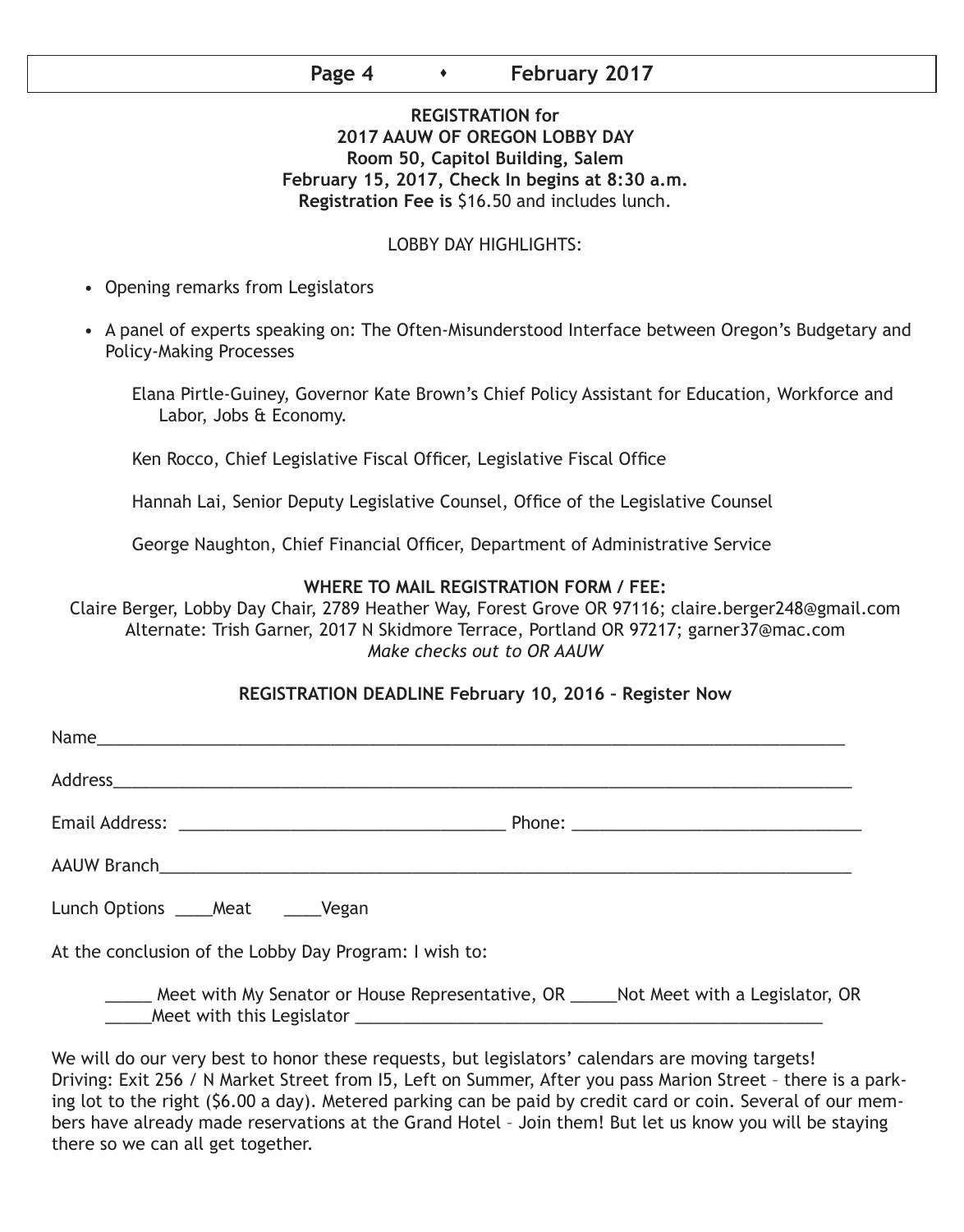# **Page 5 Case 12017**

# AAUW Lake Oswego Branch Membership Application and Dues Statement 2016-17

Please print. Renewing members need only indicate changes or corrections.

|                                | Spouse's name                                              |  |                                                                                 |  |                |                                                              |  |
|--------------------------------|------------------------------------------------------------|--|---------------------------------------------------------------------------------|--|----------------|--------------------------------------------------------------|--|
|                                |                                                            |  |                                                                                 |  |                |                                                              |  |
|                                |                                                            |  |                                                                                 |  |                |                                                              |  |
|                                |                                                            |  |                                                                                 |  |                |                                                              |  |
|                                |                                                            |  |                                                                                 |  |                |                                                              |  |
|                                |                                                            |  |                                                                                 |  |                |                                                              |  |
|                                |                                                            |  |                                                                                 |  |                |                                                              |  |
|                                | Please put additional degrees on back of page or add note. |  |                                                                                 |  |                |                                                              |  |
| $\Box$ New                     | $\Box$ Renewing $\Box$ Life                                |  | $\Box$ Honorary Life $\Box$ Dual                                                |  | $\Box$ Student |                                                              |  |
|                                | Please make checks payable to: AAUW Lake Oswego Branch     |  | Send checks to: Margaret Bowman Ricks, LOAAUW, PO Box 416, Marylhurst, OR 97036 |  |                |                                                              |  |
| \$49 National Association Dues |                                                            |  | *\$46 of your annual dues is tax deductible.                                    |  |                |                                                              |  |
| \$16 State Dues                |                                                            |  | \$3 supports our lobby efforts and \$1 is for the                               |  |                |                                                              |  |
| <b>\$17 Branch Dues</b>        |                                                            |  | Oregon Newsletter. Your dues may be                                             |  |                |                                                              |  |
| \$82 Total Dues*               |                                                            |  | deductible as a business expense.                                               |  |                |                                                              |  |
|                                |                                                            |  |                                                                                 |  |                | ** Student dues (undergraduate only) \$16 is tax deductible. |  |
|                                | Amount enclosed ____________                               |  | *** \$25 Student Affiliate Dues                                                 |  |                |                                                              |  |
|                                | Check $#$ Date                                             |  |                                                                                 |  |                |                                                              |  |
|                                |                                                            |  |                                                                                 |  |                |                                                              |  |
|                                |                                                            |  | Participate! Share your skills and talents                                      |  |                |                                                              |  |

\_\_\_\_Food Preparation

SKILLS BRANCH SUPPORT INTEREST GROUPS *Monthly programs & Events Book Groups* \_\_\_\_Computer \_\_\_\_Greeter at Events \_\_\_4th Tuesday – morning Latabase Management Lating Program Ideas 2014 Latabase 2014 Management Charles Program Ideas \_\_\_\_Website Maintenance \_\_\_\_Newsletter Distribution \_\_\_4th Friday – morning Lott Desktop Publishing The Sublicity Distribution The Conduction Contract of Monday - morning \_\_\_\_Newsletter Editor \_\_\_\_Directory Management \_\_\_\_Photography \_\_\_\_Food Preparation *Bridge Groups* Let the Decoration Table Decoration Communism Chevy Member Friend Communism Care and Mednesday \_\_\_\_Fund Raising Other\_\_\_\_\_\_\_\_\_\_\_\_\_\_\_\_ *Other Groups*

- \_\_\_\_Design/Graphics \_\_\_\_Set up/Take Down \_\_\_2nd Wed. Mystery noon
	-
	-
	-
	-

- \_\_\_\_Writing/Editing \_\_\_\_Holiday Gala \_\_\_Laffalot, 2nd, 4th Monday
	-

- **\_\_\_Lunch Bunch-3rd Tuesday**
- Other\_\_\_\_\_\_\_\_\_\_\_\_\_\_ \_\_\_Delightful Dining
	- \_\_\_Explore Northwest
	- \_\_\_Portland Center Stage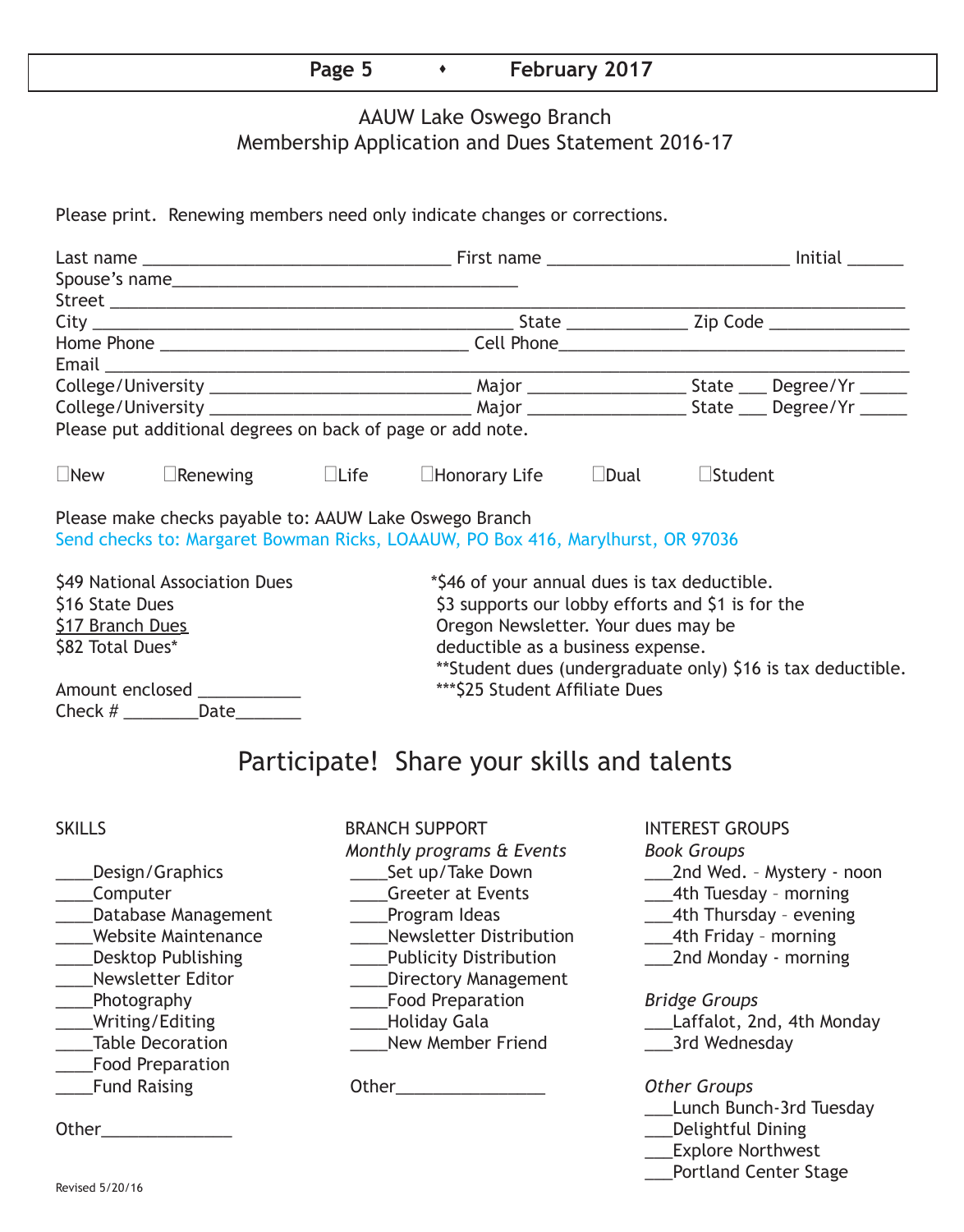# Page 6 **Capacity February 2017**

# 2017 LO AAUW Donation Form

Name was also as a set of  $\sim$  200  $\mu$  m  $\sim$  200  $\mu$  m  $\sim$  200  $\mu$  m  $\sim$  200  $\mu$  m  $\sim$  200  $\mu$ 

Address \_\_\_\_\_\_\_\_\_\_\_\_\_\_\_\_\_\_\_\_\_\_\_\_\_\_\_\_\_\_\_\_\_\_\_\_\_\_\_\_\_\_\_\_\_\_\_\_\_\_

City/State/Zip \_\_\_\_\_\_\_\_\_\_\_\_\_\_\_\_\_\_\_\_\_\_\_\_\_\_\_\_\_\_\_\_\_\_\_\_\_\_\_\_\_\_\_\_

**LOCAL SCHOLARSHIP DONATION:**

\$\_\_\_\_\_\_\_\_\_\_\_ Donation Amount **—** Write check to *Lake Oswego AAUW* PLEASE NOTE: THIS DONATION IS **NOT** TAX DEDUCTIBLE

# **NATIONAL AAUW FUNDS DONATION:**

\$\_\_\_\_\_\_\_\_\_\_\_ Donation Amount **—** Write check to *AAUW Funds*

ALL NATIONAL CONTRIBUTIONS ARE FULLY TAX DEDUCTIBLE

Giving unrestricted gifts to AAUW FUNDS (#9110) provides support where needed most, but you can choose a specific fund:

**[ ] #9110 General Foundation Support — Allocated where most needed** 

[ ] #9170 Eleanor Roosevelt Fund **—** Supports AAUW research studies

[ ] #4337 Public Policy Fund **—** Supports advocacy for laws fair to women

[ ] #3999 Legal Advocacy Fund **—** Supports legal rights for those facing discrimination

[ ] #4339 Leadership Programs Fund **—** Supports programs like NCCWSL

[ ] AAUW National Tech Trek Program

Gifts of \$100–\$174 confer membership in the Oregon Century Club Gifts of \$175 or above confer membership in the Oregon Century Club Plus

Gifts of \$25 or more to either local scholarship or AAUW Funds may be designated to honor a friend or loved one.

This gift is a memorial (deceased) to \_\_\_\_\_\_\_\_\_\_\_\_\_\_\_\_\_\_\_\_\_\_\_\_\_\_\_\_\_\_\_\_\_\_

This gift is a tribute (living) to \_\_\_\_\_\_\_\_\_\_\_\_\_\_\_\_\_\_\_\_\_\_\_\_\_\_\_\_\_\_\_\_\_\_

Acknowledgement should be sent to:

Name \_\_\_\_\_\_\_\_\_\_\_\_\_\_\_\_\_\_\_\_\_\_\_\_\_\_\_\_\_\_\_\_\_\_\_\_\_\_\_\_\_\_\_\_\_\_\_\_\_\_\_\_

Address \_\_\_\_\_\_\_\_\_\_\_\_\_\_\_\_\_\_\_\_\_\_\_\_\_\_\_\_\_\_\_\_\_\_\_\_\_\_\_\_\_\_\_\_\_\_\_\_\_\_

**Send this form and check to: LO AAUW, PO Box 416, Marylhurst, Oregon 97036**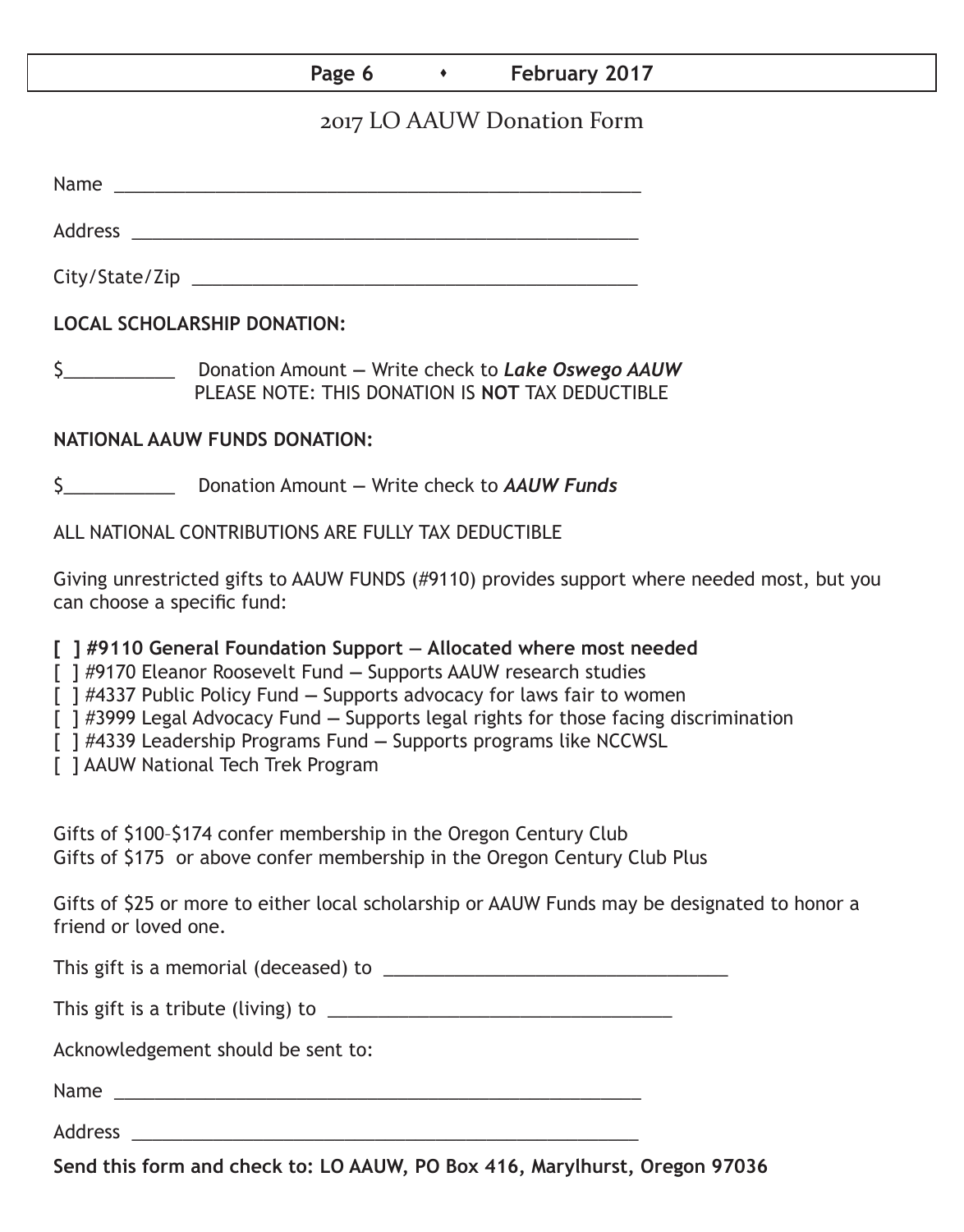# Interest Group Activities

# **Fourth Tuesday Books 4th Tuesday at 11:00 a.m.**

# Date: February 28

Book: *The Cellist of Sarajevo* by Steven Galloway Leader: Introduction will be given by Mary Pat Silveira who was a United Nations Peacekeeper in The Balkans, among other positions during her thirty year career with the United Nations. Location: Szechuan Kitchen, Lake Oswego For more information, contact Dixie Kroupa, (503) 697-8028, dixie.kroupa@comcast.net

# **Murder by the Book 2nd Wednesday at 12:00 p.m.**

Date: February 8

Book: *Resistance Man* by Martin Walker Leader: Karen Rottink

Location: 4949 Meadows Rd., Suite 200, Lake Oswego

Bring your lunch, refreshments provided. For more information, contact Jane Taft, (503) 709-3185, taft.jane@gmail.com or Stephanie Carter, (971) 285-5882, secarter1@gmail.com

# **Interpretive Books 3rd Thursday at 9:30 a.m.**

Date: February 16

Book: *The Summer Book* by Tove Jansson Leaders/Co-Hostesses: Viki vonTagen (Host Home) & Carol Zinsli

For more information, contact Laura Eyer, (503) 982-3522, eyerlaura@gmail.com or Linda Watkins, (503) 694-2334, l.and.m.watkins@gmail. com

# **Thursday Evening Books 4th Thursday at 7:00 p.m.**

Date: February 24 Book: *A Man called Ove* by Fredrik Backman Leader: Jackie Magner Hostess: Jane Taft For more information, contact Suzanne Kaveckis, (503) 678-1641, smkaveckis@icloud.com

### **Friday Books 4th Friday at 10:00 a.m.**

Date: February 24 Book: *1924: The Year That Made Hitler* by Peter Ross Range Leader: Jane Biggerstaff This group meets at the West Linn Public Library (Bamboo Room). For more information, contact Irene Romero, (503) 657-6159, ireneromero@mac.com

## **Non-Fiction Books 2nd Monday at 10:00 a.m.**

Date: February 13 Book: *The Seventh Sense: Power, Fortune, and Survival in the Age of Networks* by Joshua Cooper Ramo Leader: Lynn Hingson Location: Cortona Room at Nicoletta's Table For more information, contact Eleanor Kurtus at Eleanor@livingbluesky.com or (503) 699-4139

# **Portland Center Stage Date and Time Vary**

Season ticket holders for the Portland Center Stage's Thursday matinees will enjoy a year of musicals, dramas and comedies. For more information, contact Betty Barber, (503) 675-0594, barberbc@yahoo.com

# **Laffalot Bridge 2nd & 4th Mondays at 1:00 p.m.**

Dates: February 13 & 27 Location: Home of Betty Barber If you would like to join or be added to the substitute list or for more information, contact Bettirae Willis, (503) 891-6232 (cell), bewillis@ easystreet.net

### **Third Wednesday Bridge 3rd Wednesday at 1:00 p.m.**

# Date: February 15

If you would like to be added to the substitute list, or for more information, contact Penny Hansen, (503) 636-7255, pennyhansen@comcast.net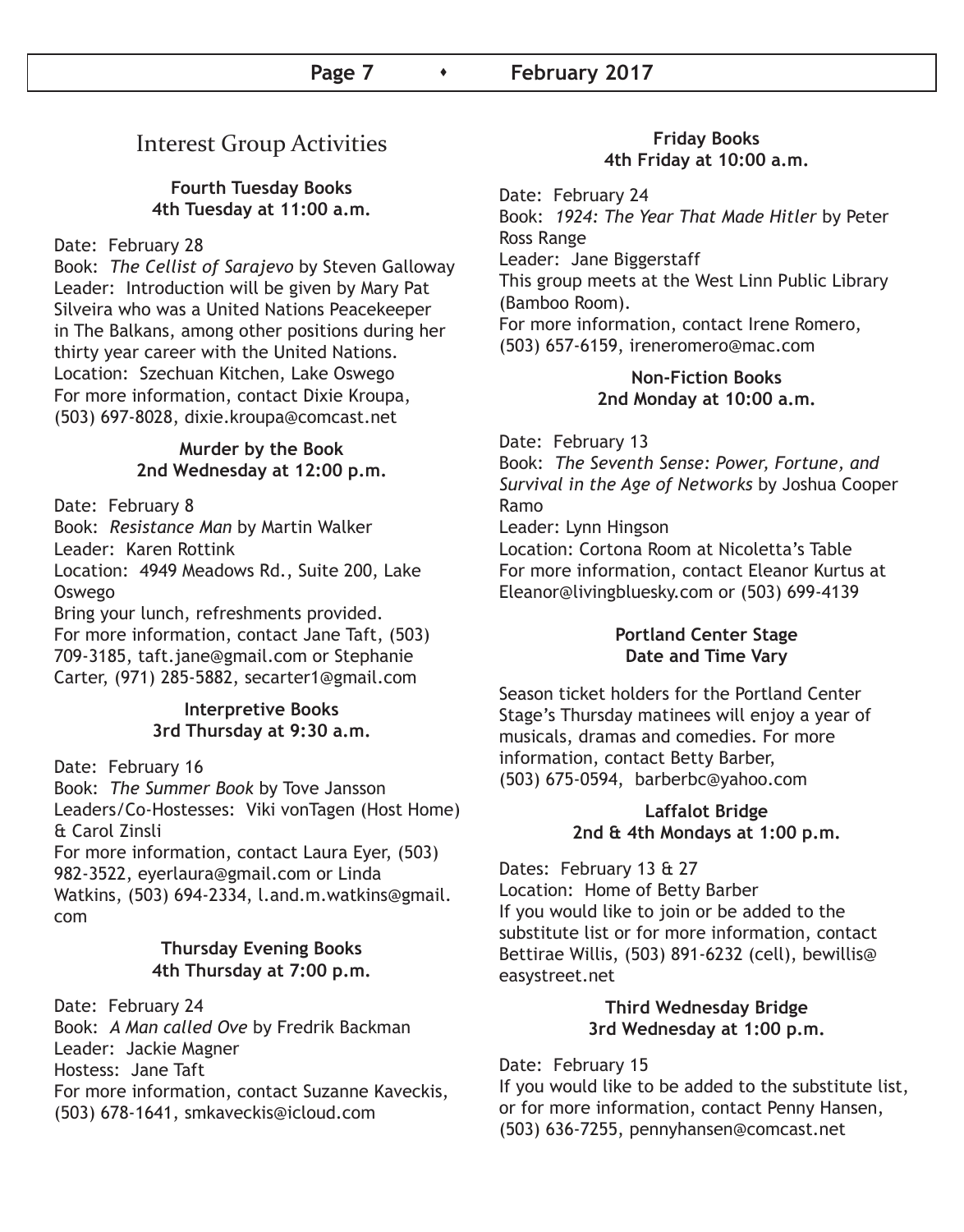# February 2017

| Sunday | Monday                                                         | Tuesday                                 | Wednesday                                 | Thursday                                 | Friday                                 | Saturday                       |
|--------|----------------------------------------------------------------|-----------------------------------------|-------------------------------------------|------------------------------------------|----------------------------------------|--------------------------------|
|        |                                                                |                                         | $\mathbf{1}$<br>Board<br>Meeting          | $\overline{2}$                           | $\overline{3}$                         | $\overline{4}$                 |
| 5      | 6                                                              | $\overline{7}$                          | 8<br>Murder by<br>the<br><b>Book</b>      | 9                                        | 10                                     | 11<br><b>Branch</b><br>Meeting |
| 12     | 13<br>Non-Fiction<br><b>Books</b><br>Laffalot<br><b>Bridge</b> | 14                                      | 15<br>Third<br>Wednesday<br><b>Bridge</b> | 16<br>Interpretive<br><b>Books</b>       | 17                                     | 18                             |
| 19     | 20                                                             | 21<br>Lunch<br><b>Bunch</b>             | 22                                        | 23<br>Fourth<br>Thursday<br><b>Books</b> | 24<br>Fourth<br>Friday<br><b>Books</b> | 25<br>Delightful<br>Dining     |
| 26     | 27<br>Laffalot<br><b>Bridge</b>                                | 28<br>Fourth<br>Tuesday<br><b>Books</b> |                                           |                                          |                                        |                                |

# **Delightful Dining Date Varies**

Date: February 25 at 6:00 p.m. Location: Home of Martha Schrader Join us for a meal based upon the recipes of great Chef Edna Lewis, best known for her Southern cuisine. Please RSVP to Jane Taft. Delightful Dining is the group where members share the cooking and the costs. For more information, contact Jane Taft, (503) 709-3185, taft.jane@gmail.com

# **Lunch Bunch 3rd Tuesday at 11:30 a.m.**

Date: February 21

Location: Tucci Restaurant, 220 A Ave, Lake Oswego, OR 97034. Menu viewable online. To be added to the email list or to RSVP please send an email to Terry Hyland at twh20eagle@ comcast.net. For other questions contact Connie Irwin at 503-459-3070.